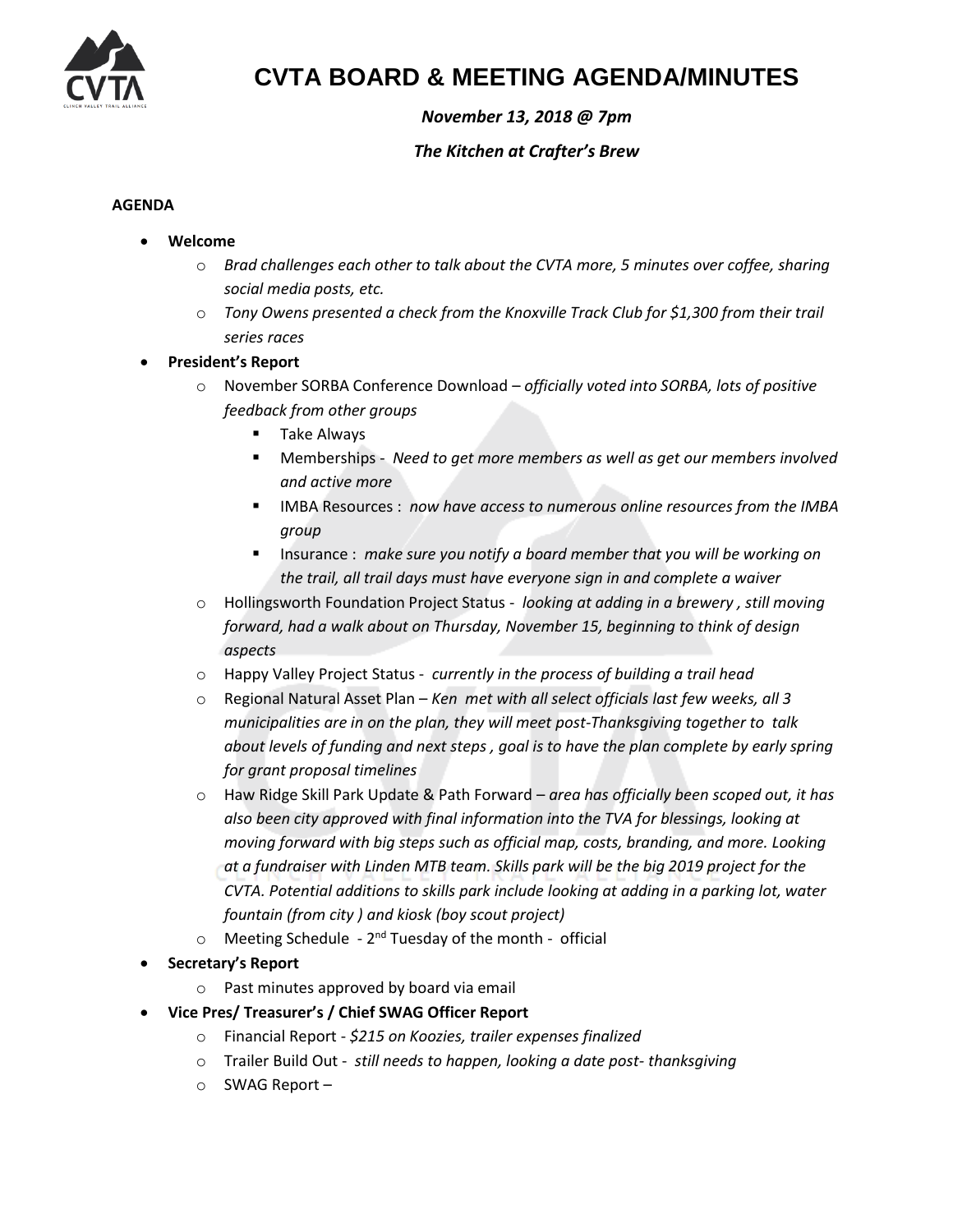

## **CVTA BOARD & MEETING AGENDA/MINUTES**

## *November 13, 2018 @ 7pm*

### *The Kitchen at Crafter's Brew*

- MTB Jerseys *Enduro products - group order options, style options on social media for viewing. If interested please send name/email so we can forward to enduro for you to get order instructions, various shipping options as well (ship to home or to organization) , will be going until Nov. 30th*
- Koozies *2 for \$5*
- Club Ride *coming soon, artwork sent into the company will need a min of 20 items to move forward once live*
- T-shirts *available , looking at doing another sweatshirt order, hats have also been ordered*

### • **Trail Committee Report & Update**

- o Trail Conditions / Stewards Report
- o Next Haw Ridge Work Day December 1 *- Facebook event, Bob's Trails, Trees, Gardens will be providing food ! Please meet @ the Greenway Crosswalk by old edgemore at 9 a.m , beer by Yee Haw*
- o East Fork Poplar Creek trail *waiting on easements*
- o Haw Ridge Skills Park *see above*
- **2019 Hill of Truth Report** 
	- o **Status -** *Jon Crowson will be point of contact for event, will be looking for team of*  volunteers as it gets closer. Looking at making additions such as 1 lap race, 3 hour race, *trail race, etc. to make more accommodating to overall community. Integrity of event*  will remain the same. Looking at adding in vendors, community partners, Anderson *County Parks, and more. Stay tuned for more details throughout the year!*
- **UPCOMING EVENTS** 
	- o January Pint Night *With Geezer Brewery and Crafters Brew , looking at a date sometime in January, Mackenzie running, will be looking for raffles in coming time*
	- o Haw Ridge Work Day *see above for more information/ FB event*
	- o Skills Park Fundraiser Campaign Launch *stay tuned for more information*
- **Past Membership / New Business / Future Agenda Items** 
	- o Standing Group Rides / Runs *no new information*
- **Club Engagement / Needs** 
	- o Donations / Raffles / Silent Auction Items
	- o Food Sponsors Dec 1 Work Day *filled by Bob!*
	- o Hayden Connell Eagle Scout came forward to discuss eagle scout project
- **Adjourn**